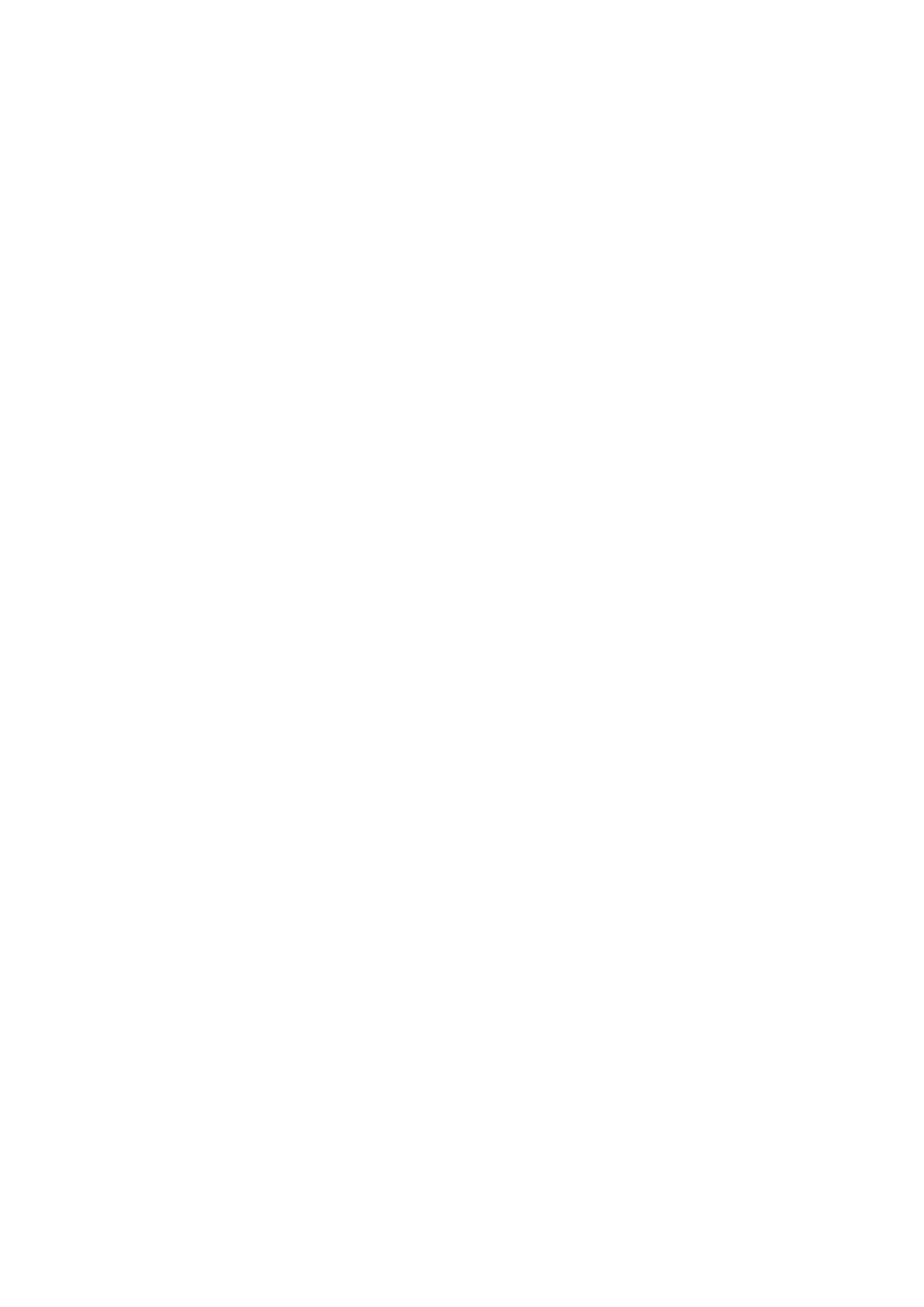## **2. CORS-Tr DATA COMMUNICATION**

A GNSS network consists of several GNSS stations interconnected by reliable communications to enable real time computations and control. Each station has a cabinet which contains a receiver, an antenna, communication devices, small data storage, power supply, accumulator and so on. In most cases a computer is installed additionally for data transmission and control. It also contains a user interface which is required to configure and maintain the network. This may be realized remotely for example by radio communication, mobile phones or via internet connection.

In Turkey Turk Telekom Backbone for CORS-Tr data communication is available. CORS-Tr system has VPN tunel between reference station and control center as primary data communication and 3G APN tunnel as secondery. User

connections are supported by APN tunnel by all three GSM Operators in Turkey. And all RTK correction send to user via an APN tunnel. Data communication structure is shown in section 3.3 Networks topic (Figure 3).

### **3. CORS-Tr SECURITY ISSUES**

Cybersecurity is the body of technologies, processes and practices designed to protect networks, computers, programs and data from attack, damage or unauthorized access. In a computing context, the term security implies cybersecurity. Elements of cybersecurity includes [2]:

- Application security
- Information security
- Network security
- Disaster recovery / business continuity planning
- End-user awareness and education.

### **3.1 Applications**

In CORS-Tr system, we have Network RTK correction, networks DGPS correction, web online processing services and RINEX datas to provide our users. All applications are shown below.



Figure 1.a: TUSAGA-Aktif applications

| <b>CORS-Tr Main Applications</b> |              |                |                          |  |  |  |  |
|----------------------------------|--------------|----------------|--------------------------|--|--|--|--|
| <b>RTO</b>                       | Time<br>Real | <b>i</b> Scope | Realtime                 |  |  |  |  |
|                                  | Output       |                | Visualization            |  |  |  |  |
| <b>TDC</b>                       | Dynamic      | <b>TOP</b>     | Web Online Proces.       |  |  |  |  |
|                                  | Control      |                |                          |  |  |  |  |
| <b>VRSNet</b>                    | Corrections  | <b>TRI</b>     | Rover Integrity          |  |  |  |  |
| TIC                              | Instrum.     | <b>TED</b>     | Ephemeris                |  |  |  |  |
|                                  | Config.      |                | Download.                |  |  |  |  |
| <b>TDS</b>                       | Data Shop    | <b>TIM</b>     | <b>Integrity Manager</b> |  |  |  |  |
| <b>TAC</b>                       | Accounting   | <b>TSM</b>     | <b>Streaming Manager</b> |  |  |  |  |
| Atmo                             | Atmos. App.  | <b>TTG</b>     | Transformation           |  |  |  |  |
|                                  |              |                | Mang.                    |  |  |  |  |

Figure 1.b: TUSAGA-Aktif applications

#### **3.2 Information**

CORS-Tr system works with 3 SQL databases which are *TPPDB* contains the history of the system, *TPPAccounting* contains the accounting information such as user, subscriptions, sessions, etc. and *TPPDBRoverIntergrity* is a separate database for the rover integrity results. Additionally we have RINEX datas, control center camera records and callcenter recorded voices.

| N<br>0                        | <b>Information</b><br><b>Type</b>      | Resp.<br>Unit | <b>Backup</b><br><b>Period</b> | Where         | Keeping<br><b>Duratio</b><br>n | <b>Time</b><br><b>Delive</b><br>r<br>to<br><b>Achiev</b><br>e |  |  |
|-------------------------------|----------------------------------------|---------------|--------------------------------|---------------|--------------------------------|---------------------------------------------------------------|--|--|
| Y<br>1                        | RINEX 1 Sec.                           | Geodesy       | Weekly                         | Geodesy       | 3 Month                        |                                                               |  |  |
| Y<br>$\overline{c}$           | RINEX 30<br>Sec.                       | Geodesy       | Monthly                        | Geodesy       | 1 Year                         | End of<br>the<br>Year                                         |  |  |
| Y<br>3                        | Database<br>Logs                       | Geodesy       | Monthly                        | Geodesy       | Endless                        | End of<br>the<br>Year                                         |  |  |
| Y<br>$\overline{\mathcal{L}}$ | Control<br>Center<br>Camera<br>Records | Geodesy       | Monthly                        | Geodesy       | 6 Month                        |                                                               |  |  |
| Y<br>5                        | Callcenter<br>Recorded<br>Voice        | Data<br>Mang. | Monthly                        | Geodesy       | 1 Year                         |                                                               |  |  |
|                               |                                        |               |                                |               |                                |                                                               |  |  |
| N<br>$\Omega$                 | Informatio<br>n Type                   | Resp.<br>Unit | Achieving<br>Period            | Where         | <b>Keeping</b>                 |                                                               |  |  |
|                               |                                        |               |                                |               | <b>Duratio</b><br>n            |                                                               |  |  |
| A<br>1                        | RINEX 30<br>Sec.                       | Data<br>Mang. | Yearly                         | Data<br>Mang. | 10 Year                        |                                                               |  |  |
| А<br>$\overline{c}$           | Database<br>Logs                       | Data<br>Mang. | Yearly                         | Data<br>Mang. | Endless                        |                                                               |  |  |

Figure 2-TUSAGA-Aktif Information to be backed up and to be archieved

#### **3.3 Networks**

We have two different networks in Geomatic Department. One of the network is CORS-Tr control center network, called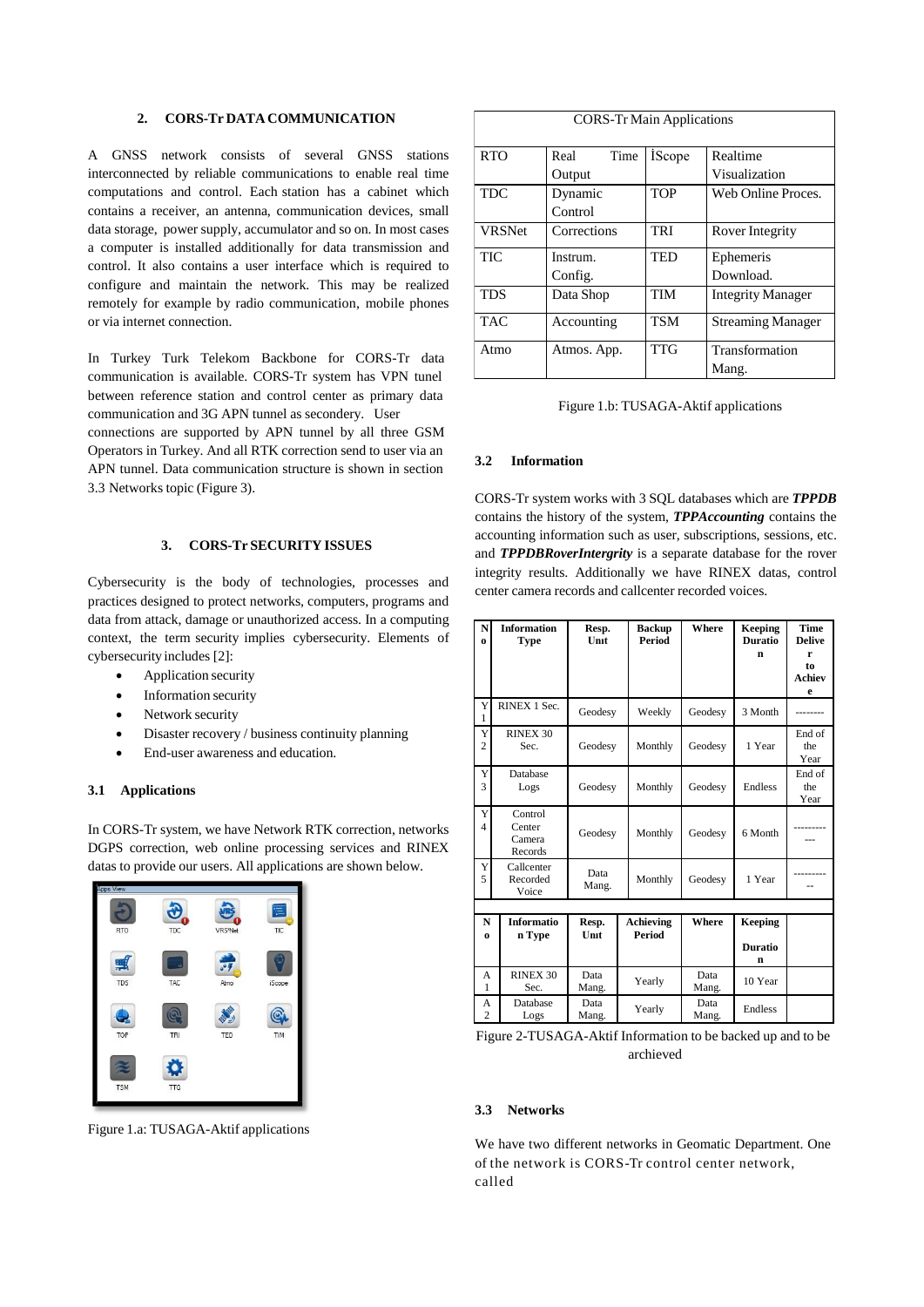METRO. Other is General Directorate of Land Registry and Cadastre (GDLRC) wide area network, called TAKBIS. TAKBIS network is under the responsibility of IT department of GDLRC. COSR-Tr network is an independent and special network. There is no connection or relation to TAKBIS network.



Figure 3- Geomatic Department Network Design

## **3.4 Our Experience and Business continuity planning**

Of course CORS softwares including operating system and hardware, normally has their own firewall and some security issues with many applications. But we faced many problems since CORS-Tr established and these problems are briefly described below.

*Lack of IT Personnel:* Only Surveying Engineers and Surveying technicans were avaliable to operate CORS-Tr system, user membership and payment issues and to support users. There wasn't any IT staff to control system in case of a technical problem. Highly qualified geoinformatics personnel dealt with technical problems such as system freezing, communication bandwidth saturation or even exchange of broken hardisk.

*DDOS Attacks:* In summer season of year 2013 which mapping applications on the field by using CORS-Tr are very dense, we faced a very hard DDOS attack by an unknown source. DDOS attacks were continued for approximately 3 months, every day between 10 a.m. and 12 a.m.

*Awareness of Internal Users:* Internal system users who use computers that has virus, malware, trojan.etc. Internal users who used virus contaminated USB to connect system servers or unsafe remote desktop connection caused danger for the system. Unfortunately Institutional anti-virus system was unable to protect CORS-Tr system. Internal user's awareness on security issues should be increased.

*Awareness of External Users:* Some external users somehow adjusted their GNSS instrument settings to send more than five request in a second to connect CORS-Tr system. These requests interrupted other user connections and overloaded data communication bandwidth. Some external users shared their own password and user name with other users which cause conflict between the users. Another problem caused by external users is

unnecessary attempts for connection. Although their term has finished many external users, try to connect to the system.

## **4. IMPROVEMENTS**

Measures taken to establish trusted service in CORS-Tr system usage in terms of security requirements after experienced problems are:

- One specialised Computer Engineer and a specialised Electric and Electronic Engineer to operate COSR-Tr technical side were employed.
- UTM security device purchased for prevention from DDOS attacks. No DDOS attack detected since 2013.
- Directive about personal computer maintenance including software related security risks issued. Then data back-up and archiving directive with our employees in Geomatic Deparment issued.
- GNSS reference station data and information are stored in an SQL database. User information and activity log data are stored in another SQL database. These two databases and other related data have been started to be backed up ever day regularly according to department directive.
- Data comunication bandwidth enlarged from 20 GB to 50 GB after the realisation of unexpected external user dense connection activity.
- VPN tunnel established between reference station and control center as primary data communiciation and a 3G APN tunnel as secondary. Reference stations data storage capacity increased.
- Current software updated to latest version including required moduls such as Realtime Visualization, Atmosphere, Transformation Generator and Online Web Processing.
- New hardware provided according to updated software requirements.
- Main applications like Network RTK correction, networks DGPS correction and provision of RINEX data to the our users and SQL databases are protected by extra security software for cyber attacks.
- In CORS-Tr network, servers and end points are protected by a software from inside and outside cyber attacks.
- User awareness of CORS-Tr usage was increased by 444 call center, SMS message, Social Media and Local trainings. And also customer satisfaction are surveyed regularly.

# **5. CONCLUSION**

At the beginning of TUSAGA-Aktif project we thought that project was considered geodesy related works only. Today we understood that TUSAGA-Aktif is not only a geodesic related work but also Information and Communication Technology work.